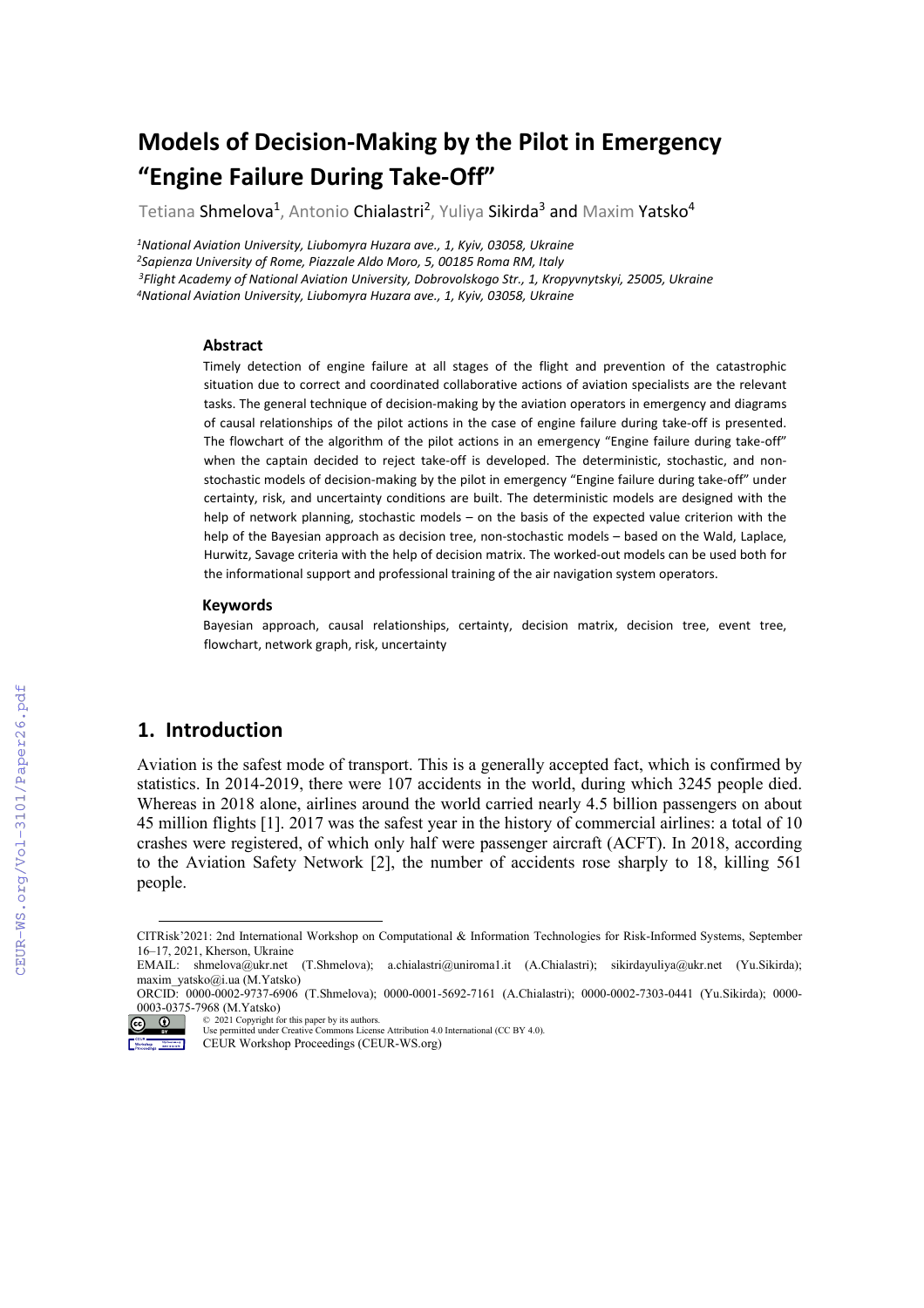ACFT crashes are very rare, about 200 times less common than car accidents. Civil aviation statistics over the past six decades show a downward trend in tragic events and increased security. But taking into account the registered accidents in 2019, these indicators are above the average for the last five years [3].

The reasons for aviation accidents are human factors  $(68\%)$ , technical factors  $(18\%)$ , and environmental factors (14%) [4–7].

## **2. A state-of-the-art literature review**

According to a Boeing study [8], 11% of aviation accidents with human casualties occur during a flight at cruising altitude, 2% – during the descent phase, 2% – during the initial approach to landing, 29% – at the stage of the final approach to landing, 24% – during landing. At the beginning of the flight, according to statistics, there are fewer problems: 12% of ACFT crashes occur during take-off and initial climbing (before removing the flaps), 13% – during climbing and another 7% – on the ground during towing, taxiing, loading / unloading, etc. (Figure 1).



**Figure 1**: Distribution of the number of ACFT crashes by flight stages

Consider how aircraft incidents are broken down by type using the statistics of the Transport Safety Board of Canada collected from 2007 to 2017 [9] (Table 1, Figure 2).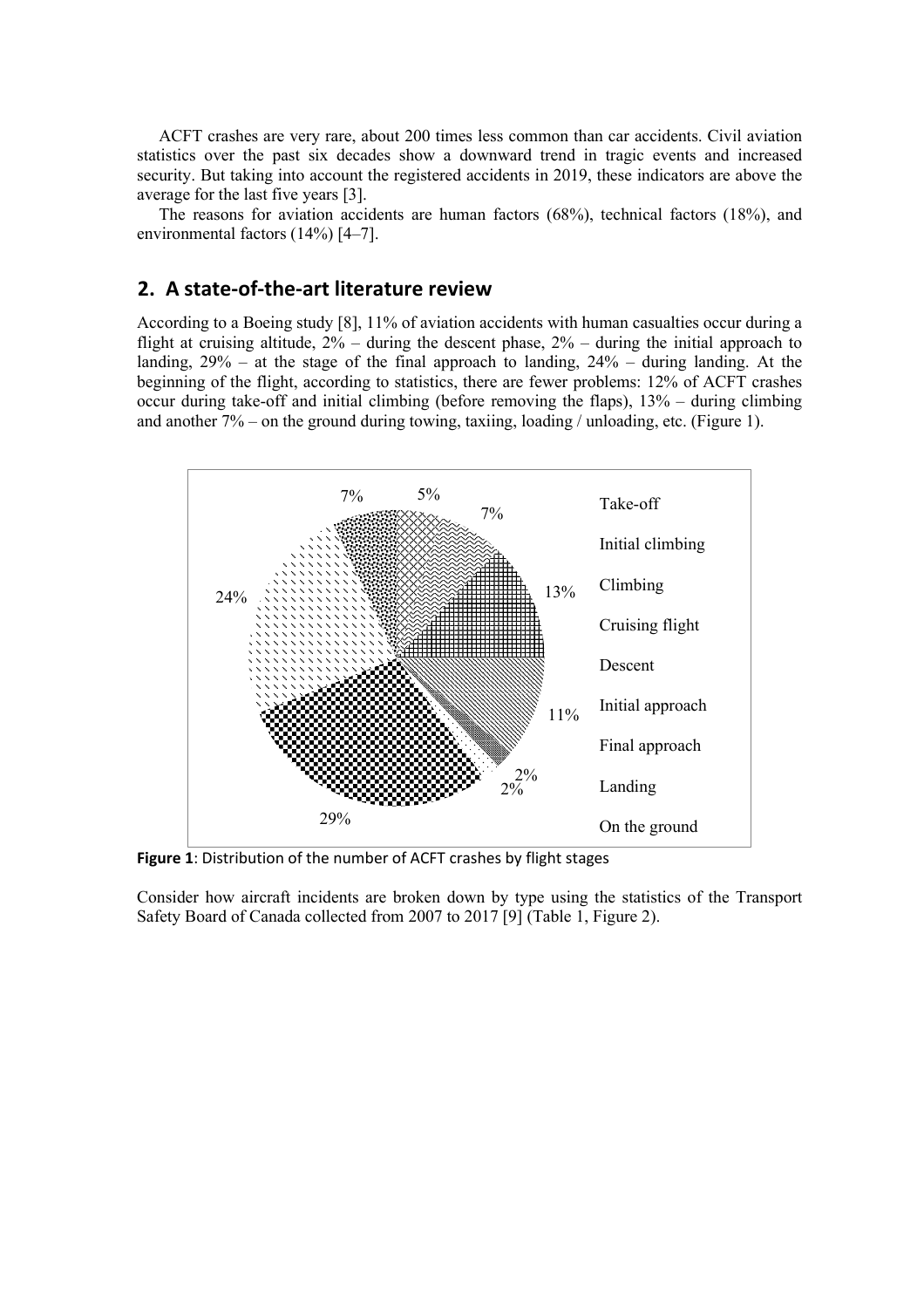**Table 1** Distribution of incidents by types, %

|                   | Incident type                                    |                                 |                   |                 |                |                                        |  |
|-------------------|--------------------------------------------------|---------------------------------|-------------------|-----------------|----------------|----------------------------------------|--|
| Year              | Risk of collision /<br>violation of<br>intervals | Announcement<br>of an emergency | Engine<br>failure | Smoke /<br>Fire | Collisio<br>n  | Anothe<br>r type<br>of<br>inciden<br>t |  |
| 2007              | 19                                               | 34                              | 15                | 14              | 1              | 16                                     |  |
| 2008              | 19                                               | 35                              | 14                | 12              | 1              | 19                                     |  |
| 2009              | 19                                               | 40                              | 14                | 12              | 1              | 14                                     |  |
| 2010              | 25                                               | 38                              | 11                | 10              | $\mathbf{0}$   | 15                                     |  |
| 2011              | 18                                               | 41                              | 14                | 13              | 1              | 14                                     |  |
| 2012              | 16                                               | 41                              | 14                | 11              | 1              | 17                                     |  |
| 2013              | 17                                               | 42                              | 12                | 10              | $\overline{2}$ | 17                                     |  |
| 2014              | 13                                               | 42                              | 14                | 12              | $\overline{2}$ | 17                                     |  |
| 2015              | 14                                               | 42                              | 14                | 11              | $\mathbf{1}$   | 18                                     |  |
| 2016              | 17                                               | 37                              | 13                | 10              | $\overline{2}$ | 20                                     |  |
| 2017              | 18                                               | 37                              | 10                | 11              | 3              | 21                                     |  |
| On the<br>average | 18                                               | 39                              | 13                | 11              | 1              | 17                                     |  |



**Figure 2**: Distribution of incidents by types, %

It can be seen that the most frequent incident is the announcement of an emergency (39%), in the second place – the risk of collision / violation of the intervals between ACFT (18%). A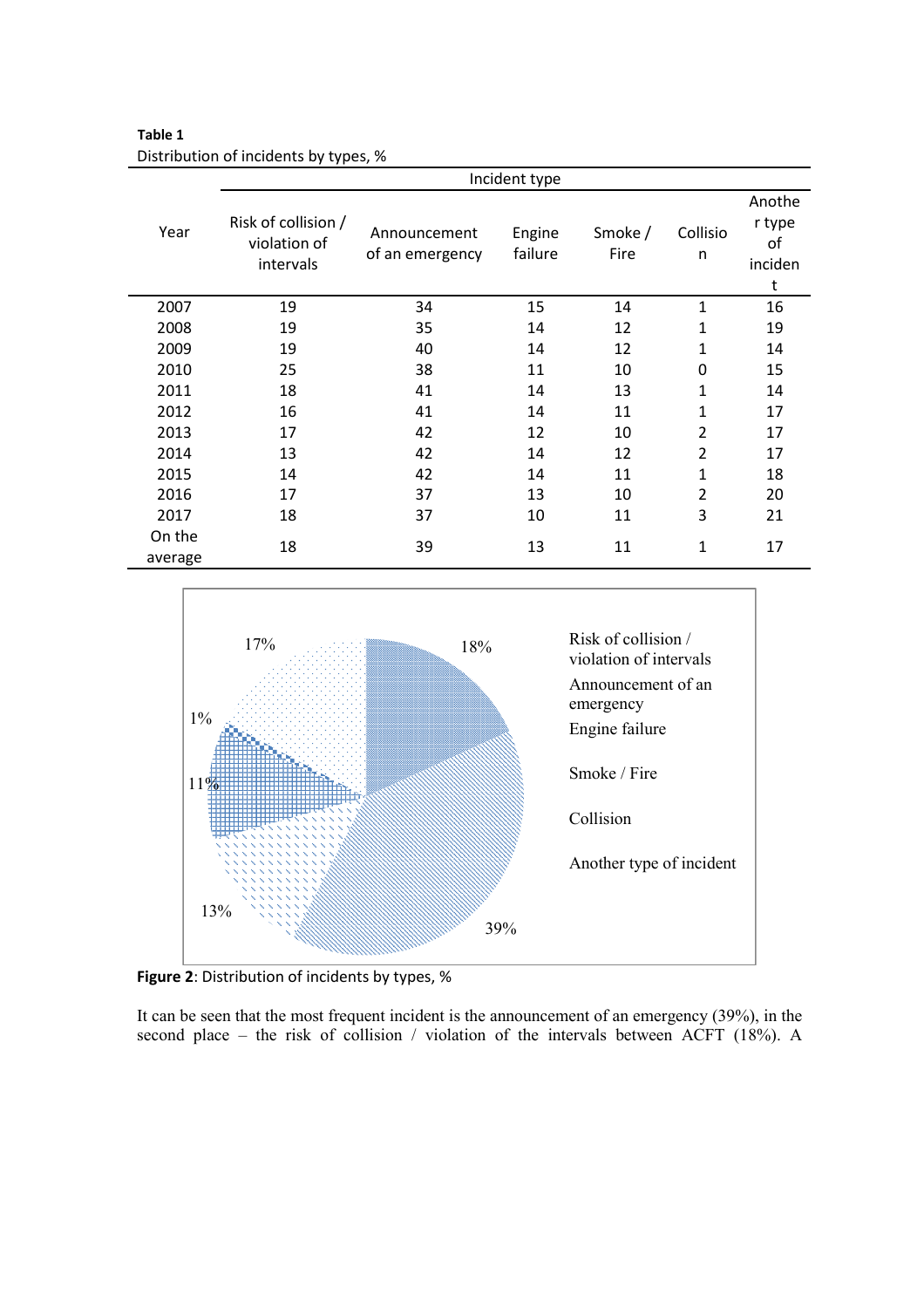significant share is occupied by engine failure  $(13%)$ , the smallest share – in collisions between aircraft (1%).

Figure 3 shows the distribution of aviation accidents and incidents that occurred on the territory of Ukraine in the period from 2013 to 2017 with civilian Ukrainian and foreign aircraft by category [10].



**Figure 3**: Summary data of aviation accidents and incidents by categories for 2013-2017, units

This diagram indicates that incidents most often occur due to technical failures (SCF-NP), bird collisions (BIRD), and engine failures (SCF-PP), and these trends do not change significantly over the years. The most common causes and consequences of aviation engine failure are shown in Figure 4 [11].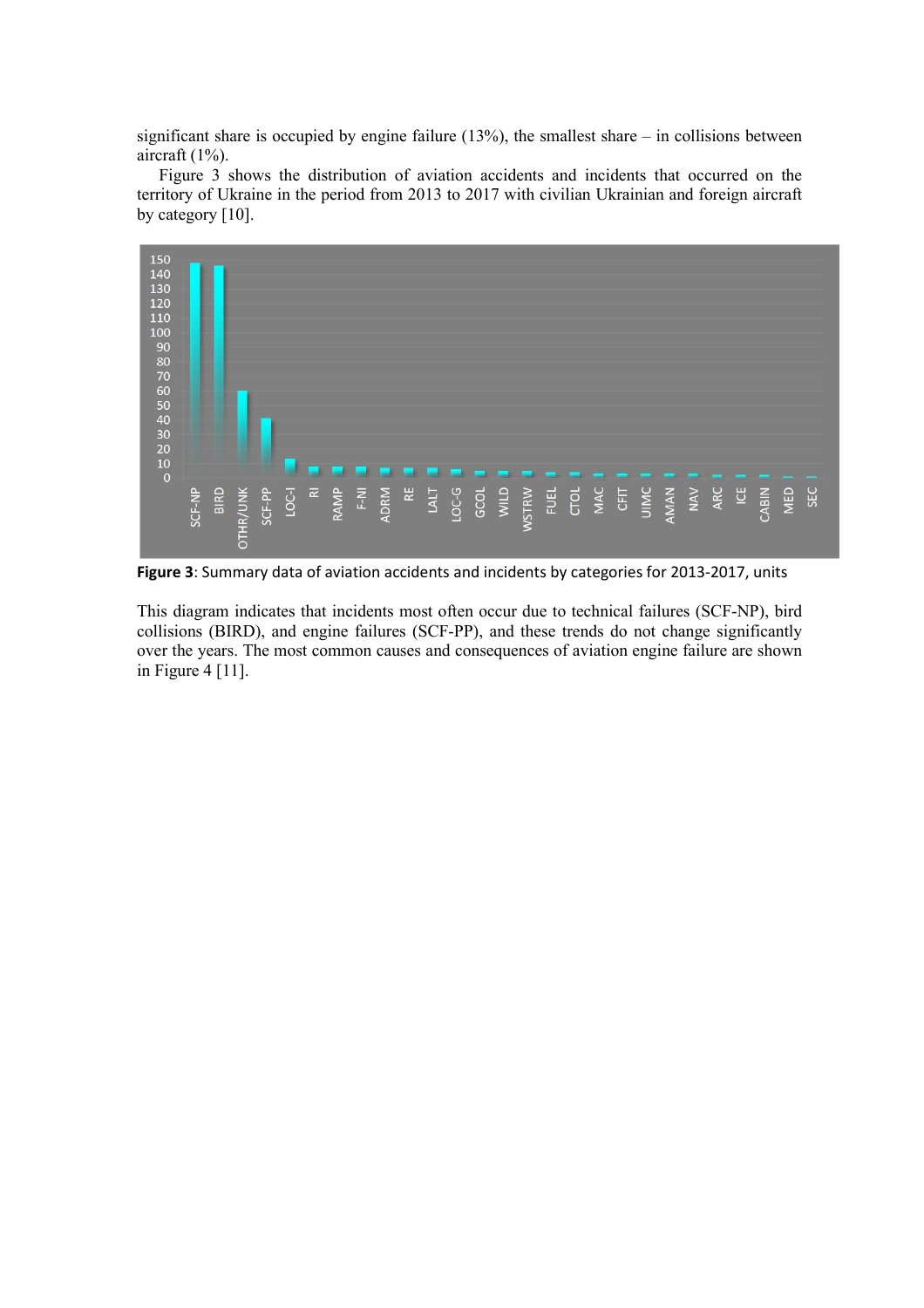

**Figure 4**: Causes and consequences of aviation engine failure

The most common causes of engine failure are engine fuel system failure and exhaust system failure. Among the consequences are the most often deviation from the standard departure route, deviation from the course, emergency landing "in front of you" [12]. Timely detection of engine failure at all stages of the flight and prevention of the catastrophic situation due to correct and coordinated collaborative actions of aviation specialists are the relevant tasks.

In the works [13; 14] is provided a fragment of the network graph describing the collaborative work of the ACFT crew (pilot-in-command – co-pilot) from the moment of engine failure during take-off to the issuance by the captain to continue or reject take-off. The critical time of actions of the ACFT crew and performance of works by the air traffic controller (ATCO) in case of engine failure during take-off in deterministic and stochastic conditions is obtained.

With the help of network planning the analysis of joint actions of the ACFT crew (Pilot Flying and Pilot Monitoring) in the case of flight emergency (FE) "Power supply problems" is conducted, the time for operational procedures with using the method of expert assessments is determined, structurally-time table and network graph are built, a critical time of work by two pilots (Pilot Flying and Pilot Monitoring) is obtained [14].

Deterministic, stochastic, non-stochastic, and neural network models of the collaborative decision-making (CDM) by ACFT pilot / unmanned aerial vehicle's remote pilot and ATCO in FE for maximum synchronization of operators' technological procedures are developed [15; 16].

### *The purposes of this work* are:

- to build models of decision-making by the pilot in the case of rejected take-off using the example of FE "Engine failure during take-off";
- to develop an algorithm of analysis of situation and synthesis of CDM models by the pilot in the case of rejected take-off in FE "Engine failure during take-off".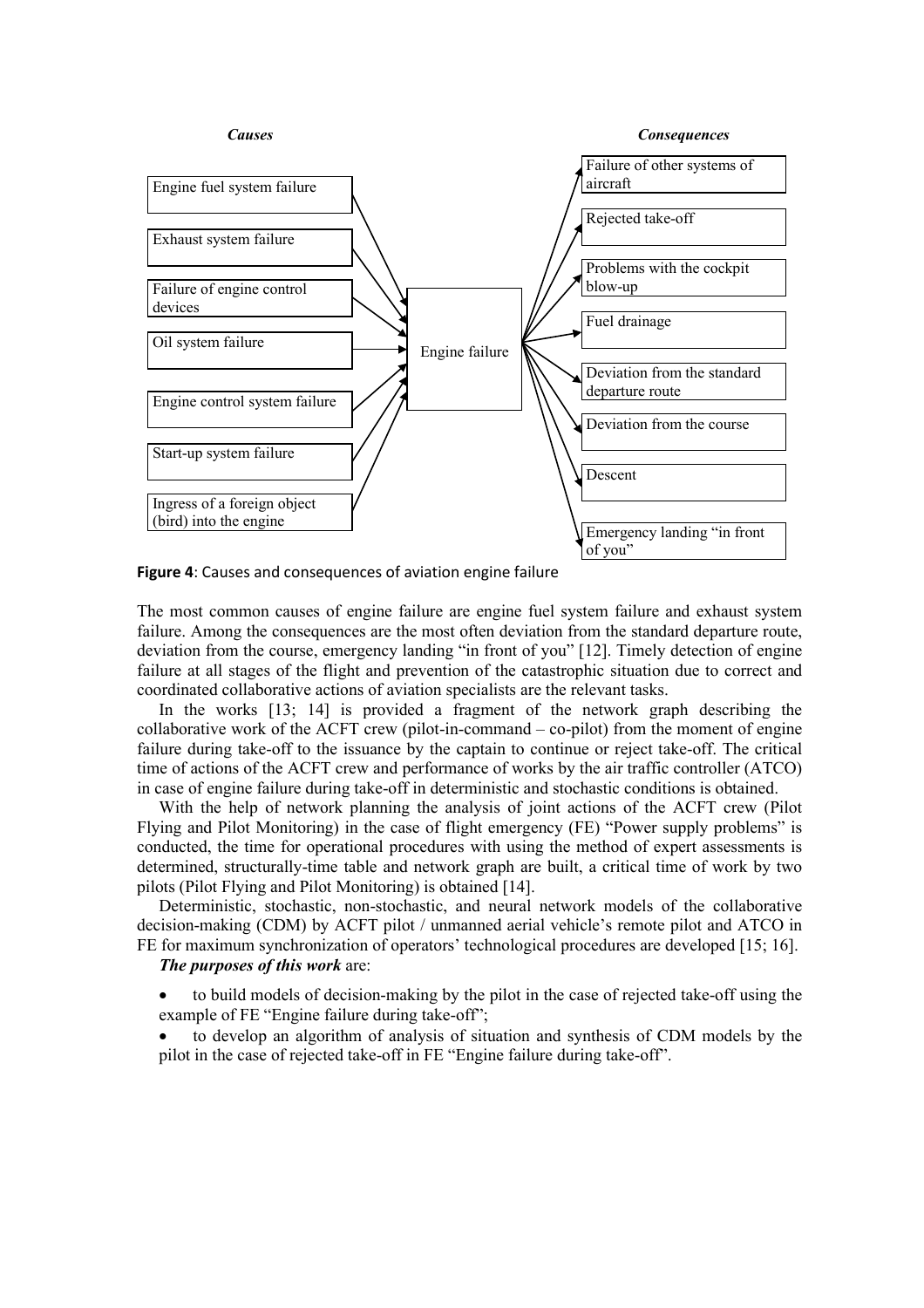# **3. General technique of decision-making by the operators in the flight emergency**

The general technique of decision-making (DM) by the operators in FE is presented in Figure 5.



**Figure 5**: The general technique of DM by the operators in FE

The general technique of DM by the operators in FE is included:

- 1. Analysis of situation as a complex situation: identification of causal relationships.
- 2. Building an algorithm for the pilot's actions in FE.
- 3. Modeling of DM by the pilot in the case of rejected take-off as an emergency:

• models of DM under uncertainty conditions: determination of the alternatives  ${A}$  and factors  ${F}$  that influence the choice of the optimal solution (tool – decision matrix) (Table 2);

| Decision-making matrix in uncertainty |                |                                                  |          |          |                                      |          |          |  |
|---------------------------------------|----------------|--------------------------------------------------|----------|----------|--------------------------------------|----------|----------|--|
|                                       | {A}            | Factors influencing decision-making in emergency |          |          |                                      |          |          |  |
|                                       |                |                                                  | Т2       | $\cdots$ |                                      | $\cdots$ | Jn       |  |
|                                       | $A_1$          | $U_{11}$                                         | $U_{12}$ |          | $U_{1i}$                             |          | $U_{1n}$ |  |
| Alternative                           | A <sub>2</sub> | $U_{21}$                                         | $U_{22}$ | $\cdots$ | $U_{2i}$                             | $\cdots$ | $U_{2n}$ |  |
| solutions                             |                | $\cdots$                                         | $\cdots$ | $\cdots$ | $\cdots$                             | $\cdots$ |          |  |
|                                       | $A_i$          | $U_{i1}$                                         | $U_{i2}$ | $\cdots$ | $U_{ii}$                             | $\cdots$ | $U_{in}$ |  |
|                                       |                | $\cdots$                                         | $\cdots$ | $\cdots$ |                                      | $\cdots$ |          |  |
|                                       | $A_m$          | $U_{m1}$                                         | $U_{m2}$ |          | $\mathsf{U}_{\mathsf{m} \mathsf{j}}$ | $\cdots$ | $U_{mn}$ |  |

#### **Table 2**

• models of DM under risk conditions: evaluation of risk *R* for different solutions (tool – decision tree). Each stage of DM is characterized by solutions  $(A = \{A_1, A_2, ..., A_n\})$ , a time *t* of situation development on some stage, and additional value *β*, that depends on the stage of the situation development and DM in time for parry a situation (Figure 6). When solving the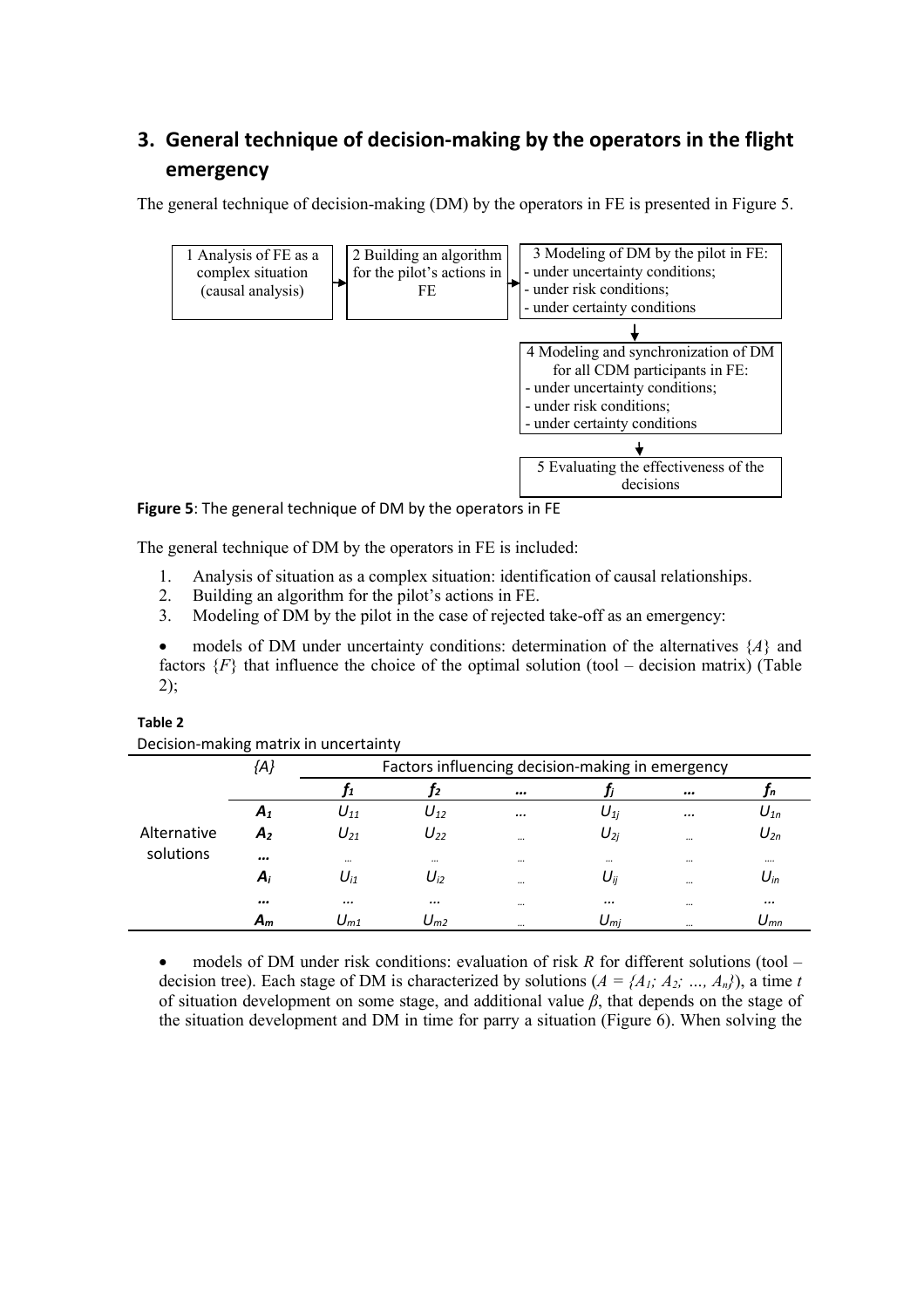problem of minimizing risks at each stage, additional risks arise  $(+\beta_k)$ , the threats are increasing with time *t* (1):

$$
R_k = t_k \sum_{i=1}^n p_i u_i \pm \beta_k,
$$
  
(1)

where  $t_i$  – is a time of stage  $k_i$ ;

 $\beta_k$  – is an additional risk on stage *k*;

 $p_i$  – are the probabilities of situation development,  $\sum_{i=1}^{n} p_i = 1$ ;

 $u_i$  – are the expected outcomes (losses/profit).

The model of DM under risk is shown in Figure 6. Step-by-step correction of the decision matrix is carried out in risk assessment [17].



**Figure 6**: The stages of situation development and DM in the decision tree

models of DM under certainty conditions: determination of the optimal solution by the criterion of minimizing the critical time of pilot actions in FE *T*, development of instructions for the pilot actions in the FE (tool – network planning).

4. Modeling and synchronization of DM for all CDM participants in FE (ACFT crew, ATCO, ground handling agents, rescue service, aerodrome service, production and dispatch service, etc.):

under uncertainty conditions: determination of the alternatives  $\{A\}$  and factors  $\{F\}$  that influence the choice, determination of the optimal solution by the criterion of minimizing potential loss U (tool – decision matrix);

under risk conditions: determination of alternatives *A* and probabilities of influence the factors *P(F)*, determination of the optimal solution by the criterion of minimizing potential risk  $R$  (tool – decision tree);

under certainty conditions: determination of the optimal solution by the criterion of minimizing the critical time of collaborative actions in the FE *T*, development of instructions for joint actions of the operators in the FE (tool – network planning).

So, for example, stochastic and non-stochastic uncertainty, neural, and dynamic models can be integrated into deterministic models. When analyzing a critical situation in a team decision (*A1,*   $A_2$ ,  $A_3$ ), each operator determines his actions to solve the problem  $(S_1, S_2, \text{ and } S_3)$ . In a deterministic model some actions are ambiguous, multi-alternative  $(S_1, S_2, \text{ and } S_3)$ . For ambiguous actions, optimal solutions are found using stochastic DM models under risk or uncertainty conditions (Figure 7).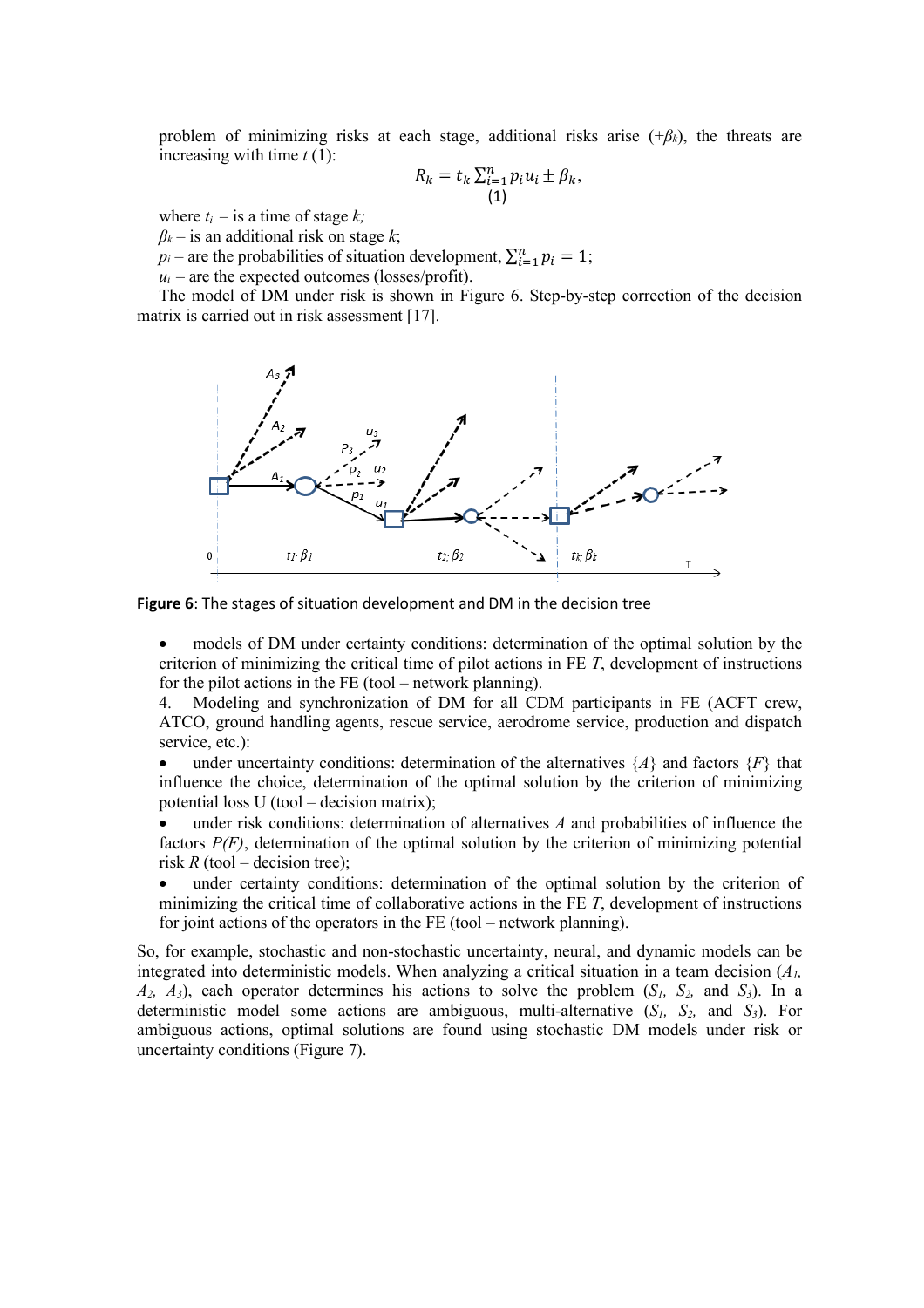

**Figure 7**: The deterministic models with ambiguous actions  $(S<sub>1</sub>$  and  $S<sub>2</sub>)$  of operators  $(A<sub>1</sub>, A<sub>2</sub>, A<sub>3</sub>)$ 

After determining the minimum risks and maximum safety an integrated simplified model (*S1, S2, S3*) is an aggregated deterministic model with included stochastic models (Figure 8).



**Figure 8**: The deterministic models with decisions *A1, A2, A3*

When analyzing and synthesis of situations emergency by several operators each operator determines his actions to solve problems of ensuring the safety of flights. For example, when need to build the CDM models for the pilot, air traffic controller, flight dispatcher, and technical personal, for choosing optimal actions and synchronization actions of operators in the case of rejected take-off.

5. Evaluating the effectiveness of the decisions.

Currently, the concept of Airport CDM (A-CDM) implements specific solutions that can unite the interests of partners (airport operators, aircraft operators, ground handling agents, and air traffic services) in joint work, to create the basis for effective DM through more accurate and timely information that provides all partners at the airport a single operational picture of air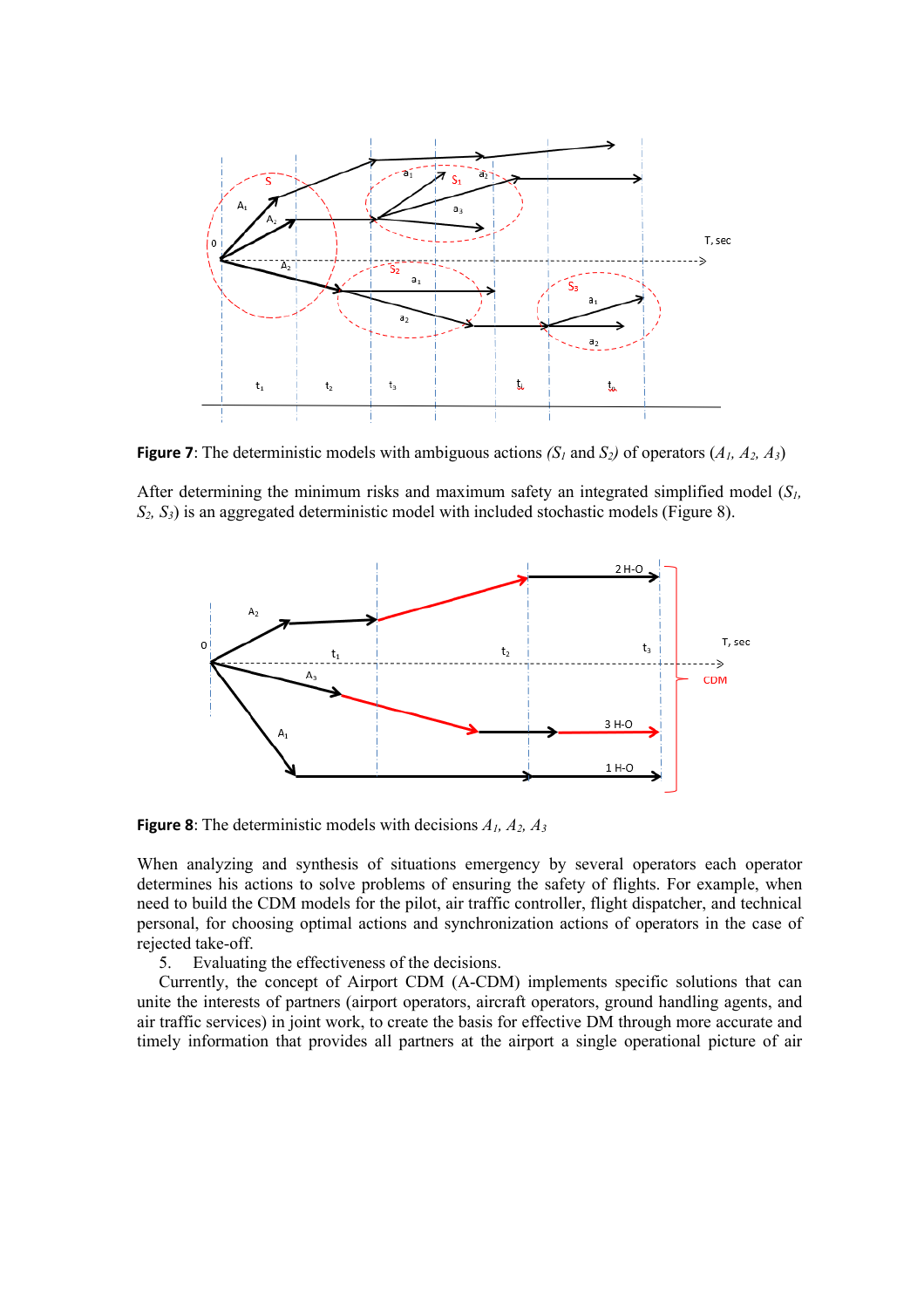traffic [18–20]. The A-CDM system is expected to increase situational awareness and reduce the risks of unauthorized ground maneuvering, and economically improve punctuality and reduce operating costs by reducing land delays and thus saving fuel by reducing taxiing time.

# **4. The diagrams of causal relationships for the flight emergency "engine failure during take-off"**

Signs of engine failure during take-off are [11; 12]:

- turning the ACFT in the direction of the failed engine;
- engine pumping (clapping, shaking) and falling speed;
- increase / decrease of gas temperature behind the turbine;
- the lighting of warning devices.

Diagrams of causal relationships in the form of P-type and S-type event trees, each of which is a branched, finite, and connected graph, which has no loops or cycles, have been developed for the FE "Engine failure during take-off".

The semantic model of the P-type event tree (Figure 9) includes one main event – FE, which is combined with specific logical conditions with intermediate (branches) and initial (leaves) prerequisites that led to its occurrence. For example, technical factors are the ingress of a foreign object into the engine (screws, screwdrivers, small stones, birds, etc.), the destruction of the engine shaft bearing or low-pressure turbine disk, breakage of the low-pressure compressor working blade, gearbox failure; human factors – intentional and unintentional actions of technical staff; environmental factors – low quality of fuel and oil, large temperature fluctuations, etc.

The S-type event tree (Figure 10) also always uses FE as the central event, but the branches are scenarios of FE development, and the leaves are possible consequences of its development. Unlike an event tree of type P, an event tree of type S does not have logical nodes  $\langle$  and  $\rangle$ ,  $\langle$  or  $\rangle$ . In essence, such a semantic model is a probability graph constructed in such a way that the sum of the probabilities of each branch is one.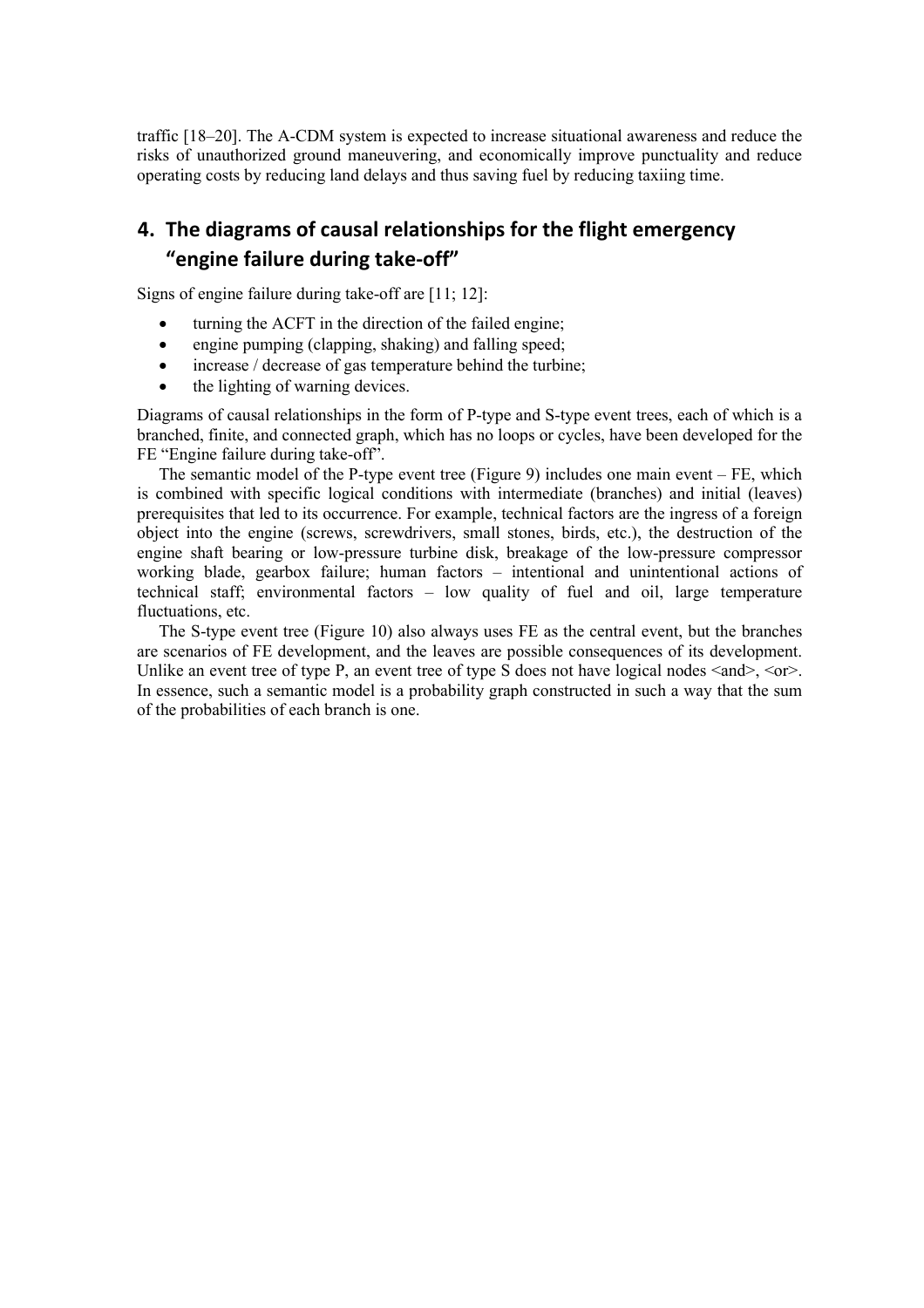

**Figure 9**: P-type event tree for the FE "Engine failure during take-off"



**Figure 10**: S-type event tree for the FE "Engine failure during take-off"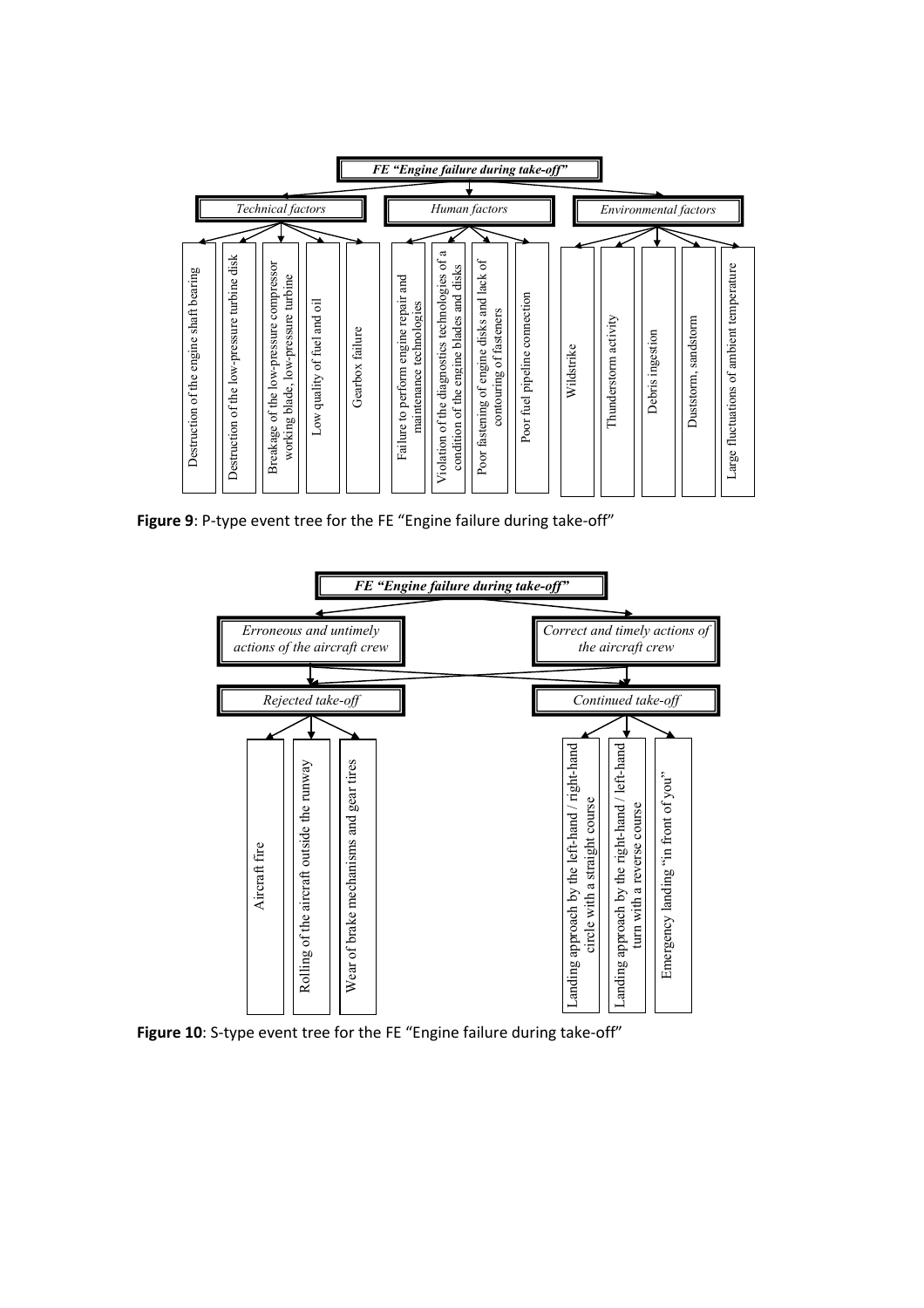# **5. Algorithm of decision-making by the pilot in emergency "engine failure during take-off"**

The captain is responsible for DM to reject take-off. He must decide in time to reject take-off before ACFT reaches a DM speed  $V<sub>1</sub>$ . If a decision is made to reject the take-off, the commander clearly declares "REJECT", immediately commences the take-off maneuver, and resumes control of the ACFT. If the co-pilot takes-off, he controls the ACFT until the captain positively intervenes and takes control [21; 22].

According to the B737 Quick Reference Handbook (QRH) [22], a flowchart of the algorithm of the pilot actions in the case of engine failure during take-off when the captain decided to reject take-off is built (Figure 11).

![](_page_10_Figure_3.jpeg)

Figure 11: The flowchart of the algorithm of the pilot actions in FE "Engine failure during takeoff" when the captain decided to reject take-off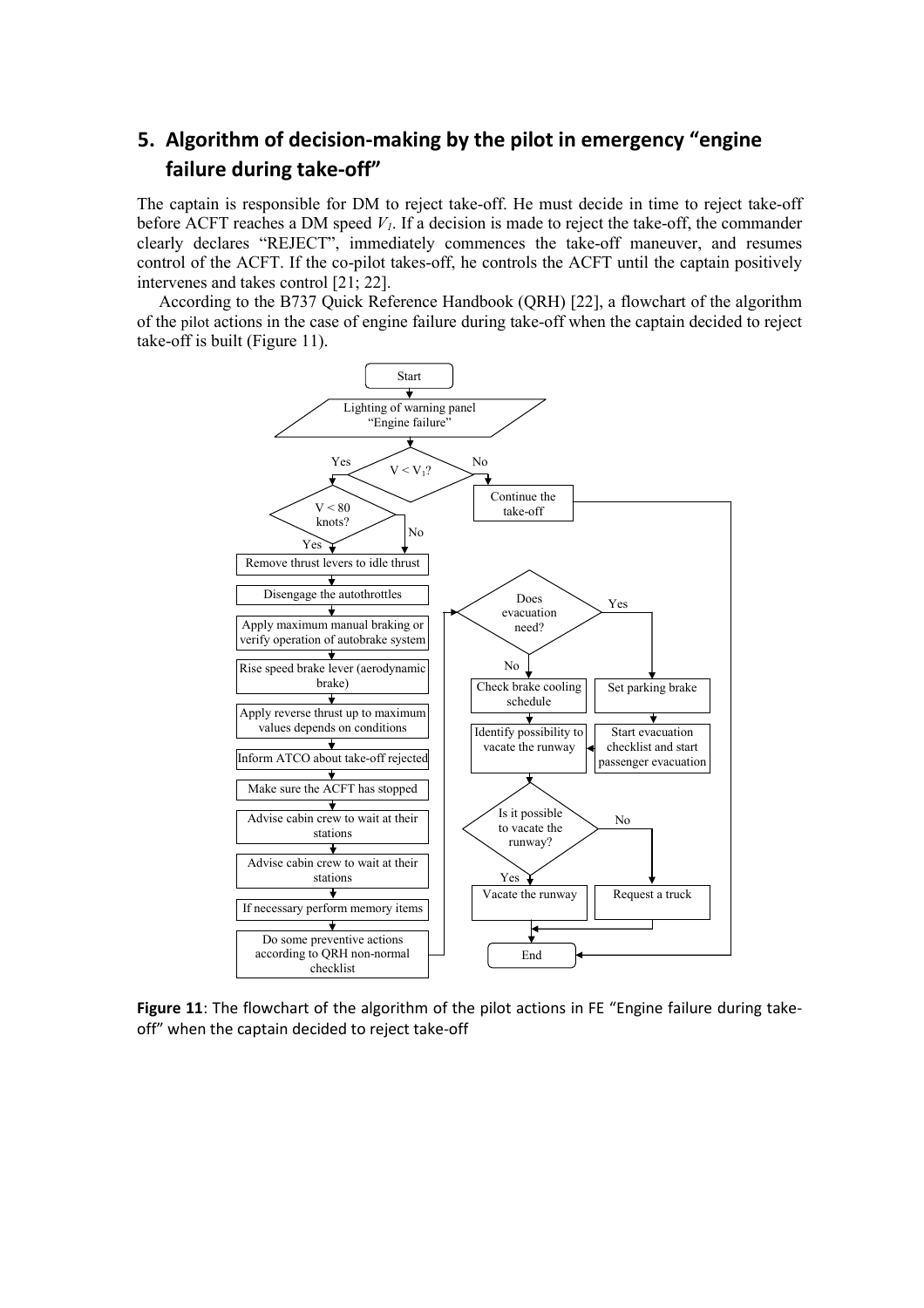Up to 80 knots, the rejected take-off is carried out in the event of [21; 22]:

- activation of the system failure alarm;
- systems failure;
- unnatural sound or vibration;
- problems with the gears;
- abnormal low acceleration during the take-off run;
- activation of incorrect take-off configuration alarm;
- fire or fire alarm actuation;
- engine failure;
- activation of the windshear warning alarm;
- involuntary opening of side windows;
- if the condition of ACFT is unsafe or impossible to take-off.

After a speed of 80 knots to a speed of  $V_1$ , take-off is rejected if [21; 22]:

- fire or fire alarm actuation;
- engine failure;
- activation of the windshear warning alarm;
- if the condition of ACFT is unsafe or impossible to take-off.

During take-off, the crew member who discovers the abnormal situation will voice this as clearly as possible.

The examples of ACFT actions in the case of rejected take-off due to FE are given in SKYbrary [23–25].

## **6. Models of decision-making by the pilot in emergency "engine failure during take-off" under uncertainty conditions**

Factors influencing DM by the pilot in the FE "Engine failure during take-off":

- $f_1$  the reasons for engine failure;
- $f_2$  ACFT flight-technical characteristics;
- $f_3$  ACFT equipment (manual / automatic braking systems, warning panels);
- $f_4$  runway tactic-technical characteristics (length, type of coverage);
- $f_5$  the condition of the runway surface (coefficient of adhesion);
- $f_6$  meteorological conditions at the aerodrome;
- $f_7$  category of emergency services;
- $f_8$  commercial factors (availability of reserve aircraft, airport fees, contracts with handling services, etc.).

The matrix of possible results of DM by the pilot in the FE "Engine failure during take-off" is given in Table 3.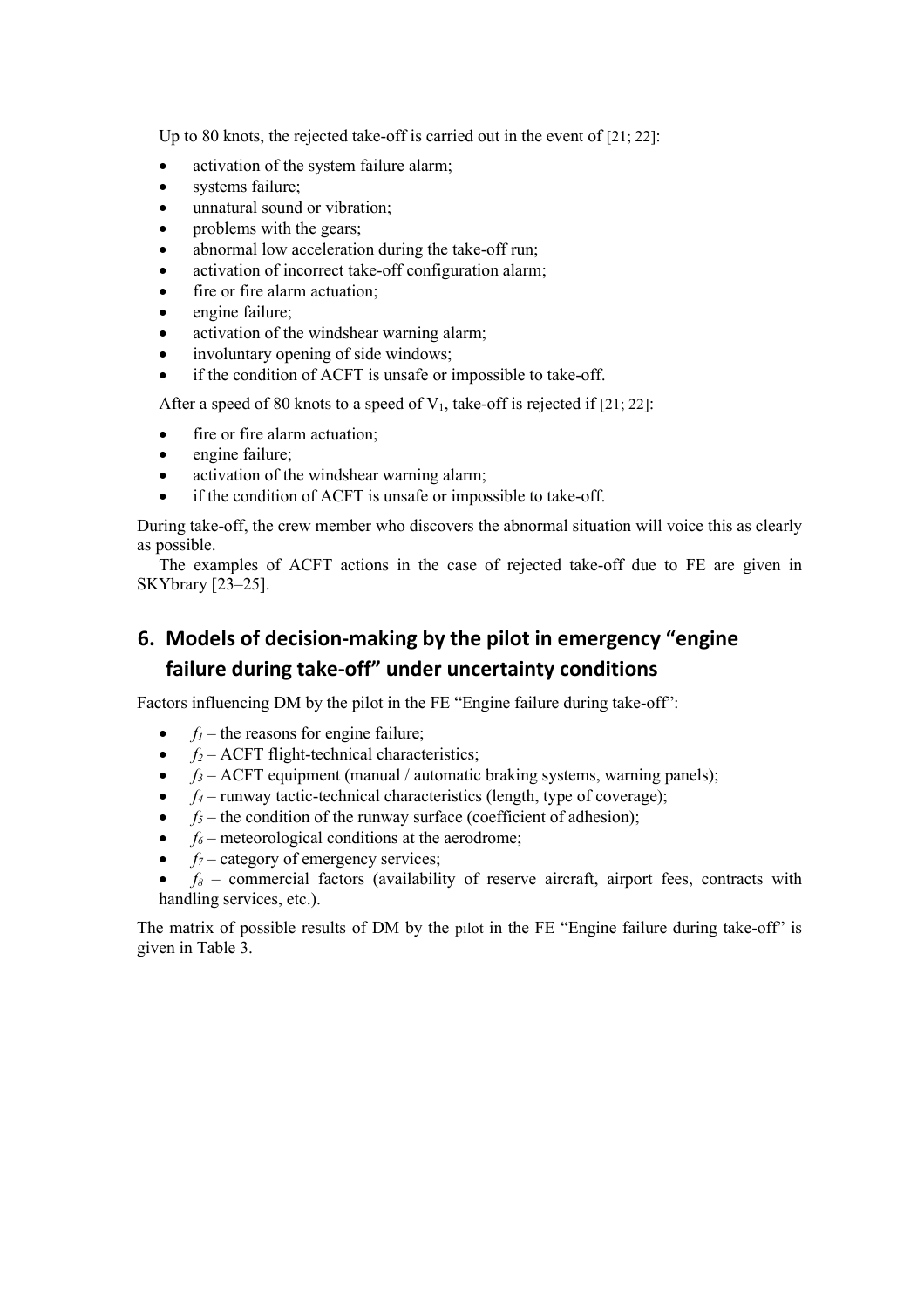**Table 3**

| Alternative solutions |                   | Factors influencing decision-making in FE |          |          |                 |          |          |
|-----------------------|-------------------|-------------------------------------------|----------|----------|-----------------|----------|----------|
|                       |                   |                                           |          | $\cdots$ |                 | $\cdots$ | I m      |
| $A_1$                 | Reject take-off   | $u_{11}$                                  | $u_{12}$ | $\cdots$ | $u_{1i}$        | $\cdots$ | $u_{1n}$ |
| A۶                    | Continue take-off | U21                                       | U22      | $\cdots$ | U <sub>2i</sub> | $\cdots$ | $u_{2n}$ |

The decision-making matrix by the pilot in FE "Engine failure during take-off" under uncertainty

The optimal solution of DM in the FE "Engine failure during take-off" under uncertainty conditions is determining by the Wald, Laplace, Hurwitz, Savage criteria.

# **7. Models of decision-making by the pilot in emergency "engine failure during take-off" under risk conditions**

Consider an example of risk calculation in the case of lighting of warning panel "Engine failure" during take-off based on the expected value criterion with the help of the Bayesian approach, taking into account a posteriori probabilities.

Risk function for estimating the value of average losses determined in the space of consequences of engine parameters observations  $X = |x_1 x_2|$ , is set in the form (2):

$$
R = \sum_{x} U(x)(Y;A)P(x/Y)P(Y),
$$
\n(2)

where  $U = \begin{vmatrix} u_{11} & u_{12} \\ u_{21} & u_{22} \end{vmatrix}$  – is a payment matrix of losses incurred by the pilot as a result of certain actions;

 $P(x/Y)$  – is a conditional distribution *X*;

*P(Y) –* is a priori distribution *Y*.

The structural scheme of the DM process by the pilot in the FE "Engine failure during takeoff" in the form of a decision tree is shown in Figure 12.

![](_page_12_Figure_12.jpeg)

**Figure 12**: The structural scheme of the DM process by the pilot in the FE "Engine failure during take-off"

Risk in the case of DM by the pilot to reject take-off:

$$
R(A_1) = U_{11}(P(x_1 / Y_1)P(Y_1) + P(x_2 / Y_1)P(Y_1)) + U_{12}(P(x_1 / Y_2)P(Y_2) + P(x_2 / Y_2)P(Y_2)).
$$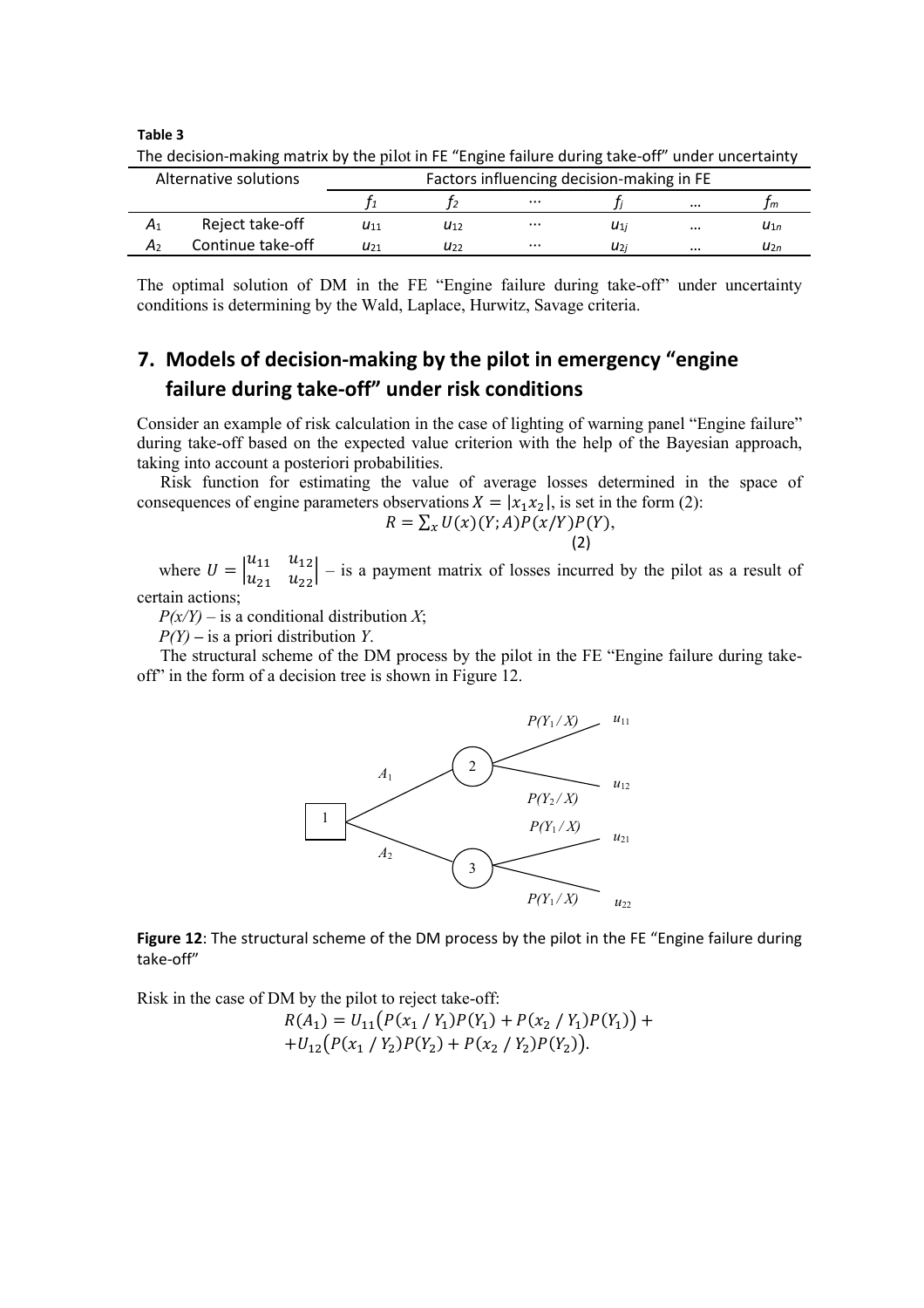Risk in the case of DM by the pilot to continue take-off:

$$
R(A_1) = U_{21}(P(x_1 / Y_1)P(Y_1) + P(x_2 / Y_1)P(Y_1)) +
$$

 $+U_{22}(P(x_1 / Y_2)P(Y_2) + P(x_2 / Y_2)P(Y_2)).$ 

The optimal solution is an alternative with minimal risk.

The calculation of the risks of DM by the pilot in the case of engine failure during take-off is given in Table 4. If the pilot makes a mistake of the first kind – DM to reject the take-off, although in fact, the lighting of the warning panel has worked false  $-$  it will lead to some economically estimated loss (flight delay). If a mistake of the second kind is made – the pilot DM to continue the take-off, although in fact, the lighting of the warning panel has worked true – then a catastrophe can happen. Risk of an incorrect decision, in this case,  $R_2 \gg R_1$ .

# **8. Models of decision-making by the pilot in emergency "engine failure during take-off" under certainty conditions**

Based on a posteriori analysis of stochastic and non-stochastic models of DM, clarified deterministic models are built, which serve to correct existing and develop new instructions for pilot actions. The technology of work performance by the pilot in FE "Engine failure during take-off" when the captain decided to reject take-off following QRH B737 is submitted in Table 5.

#### **Table 4**

The calculation of the risks of DM by the pilot in the case of lighting of warning panel "Engine failure"

| Inputs of DM stochastic model |                                                                                                                                                                                                |                      |                                                                                                                                                                                                   |  |  |  |  |
|-------------------------------|------------------------------------------------------------------------------------------------------------------------------------------------------------------------------------------------|----------------------|---------------------------------------------------------------------------------------------------------------------------------------------------------------------------------------------------|--|--|--|--|
| X <sub>1</sub>                | Engine parameters are normal (failure<br>hypothesis false)                                                                                                                                     | $P(Y_1)$             | Probability of true lighting of<br>warning panel "Engine failure"                                                                                                                                 |  |  |  |  |
| x <sub>2</sub>                | Engine parameters are out of the<br>norm (the hypothesis of failure is true)                                                                                                                   | $P(Y_2)$             | Probability of false lighting of<br>warning panel "Engine failure"                                                                                                                                |  |  |  |  |
| $Y_1$                         | True lighting of warning panel "Engine<br>failure"                                                                                                                                             | $P(x_1/Y_1)$         | The probability that engine<br>parameters are normal in case of<br>true lighting of warning panel<br>"Engine failure"                                                                             |  |  |  |  |
| $Y_2$                         | False lighting of warning panel<br>"Engine failure"                                                                                                                                            | $P(x_2/Y_1)$         | The probability that engine<br>parameters are out of the norm in<br>case of true lighting of warning<br>panel "Engine failure"                                                                    |  |  |  |  |
|                               | The criterion of efficiency is the value of potential losses                                                                                                                                   |                      |                                                                                                                                                                                                   |  |  |  |  |
| $U_{11}$<br>$U_{22}$          | Losses in case of correct actions<br>Losses if pilot DM to reject take-off<br>(true lighting of warning panel)<br>Losses if pilot DM to continue take-off<br>(false lighting of warning panel) | $U_{12}$<br>$U_{21}$ | Losses in case of incorrect actions<br>Losses if pilot DM to reject take-off<br>(false lighting of warning panel)<br>Losses if pilot DM to continue take-<br>off (true lighting of warning panel) |  |  |  |  |
|                               |                                                                                                                                                                                                |                      |                                                                                                                                                                                                   |  |  |  |  |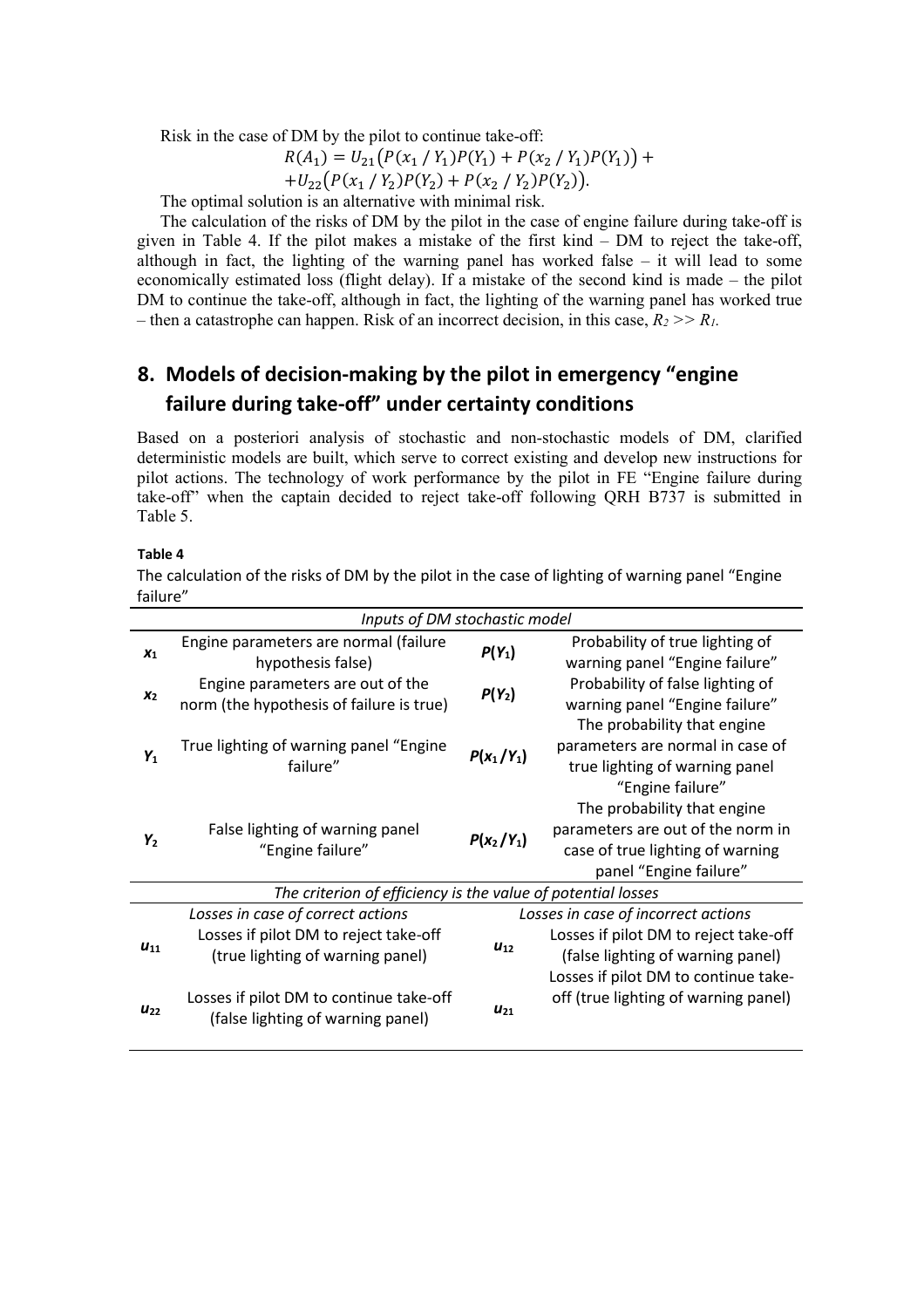| Outputs of DM stochastic model |                                       |                                                  |  |  |  |
|--------------------------------|---------------------------------------|--------------------------------------------------|--|--|--|
|                                |                                       | $R(A_1) = U_{11}(P(x_1 / Y_1)P(Y_1))$            |  |  |  |
| $R(A_1)$                       | Risk if pilot DM to reject take-off   | + $P(x_2 / Y_1)P(Y_1)$ +                         |  |  |  |
|                                |                                       | + $U_{12}(P(x_1/Y_2)P(Y_2) + P(x_2/Y_2)P(Y_2)).$ |  |  |  |
|                                |                                       | $R(A_1) = U_{21}(P(x_1 / Y_1)P(Y_1))$            |  |  |  |
|                                |                                       | $+ P(x_2 / Y_1)P(Y_1)) +$                        |  |  |  |
| $R(A_2)$                       | Risk if pilot DM to continue take-off | $+U_{22}(P(x_1/Y_2)P(Y_2))$                      |  |  |  |
|                                |                                       | + $P(x_2 / Y_2)P(Y_2)$ .                         |  |  |  |

### **Table 5**

The technology of work performance by the pilot in FE "Engine failure during take-off" when the captain decided to reject take-off [22]

| N <sub>2</sub> | Operation                                                            | Name           |
|----------------|----------------------------------------------------------------------|----------------|
| 1              | Remove thrust levers to idle thrust                                  | a <sub>1</sub> |
| 2              | Disengage the autothrottles                                          | a <sub>2</sub> |
| 3              | Apply maximum manual braking or verify operation of autobrake system | $a_3$          |
| 4              | Rise speed brake lever (aerodynamic brake)                           | $a_4$          |
| 5              | Apply reverse thrust up to maximum values depends on conditions      | a <sub>5</sub> |
| 6              | Inform ATCO about take-off rejected                                  | a <sub>6</sub> |
| 7              | Make sure the ACFT has stopped                                       | a <sub>7</sub> |
| 8              | Advise cabin crew to wait at their stations                          | a <sub>8</sub> |
| 9              | If necessary perform memory items                                    | a <sub>9</sub> |
| 10             | Do some preventive actions according to QRH non-normal checklist     | $a_{10}$       |
|                | If evacuation need                                                   |                |
| 11             | Set parking brake                                                    | $a_{11}$       |
| 12             | Start evacuation checklist and start passenger evacuation            | $a_{12}$       |
|                | If evacuation does not need                                          |                |
| 13             | Check brake cooling schedule                                         | $a_{13}$       |
| 14             | Identify possibility to vacate the runway                            | $a_{14}$       |
|                | If possible to vacate the runway                                     |                |
| 15             | Vacate the runway                                                    | $a_{15}$       |
|                | If not possible to vacate the runway                                 |                |
| 16             | Request a truck                                                      | $a_{16}$       |

Based on an expert's opinion the network graph of work performance by the pilot in FE "Engine failure during take-off<sup>7</sup> when the captain decided to reject take-off is designed (Figure 13).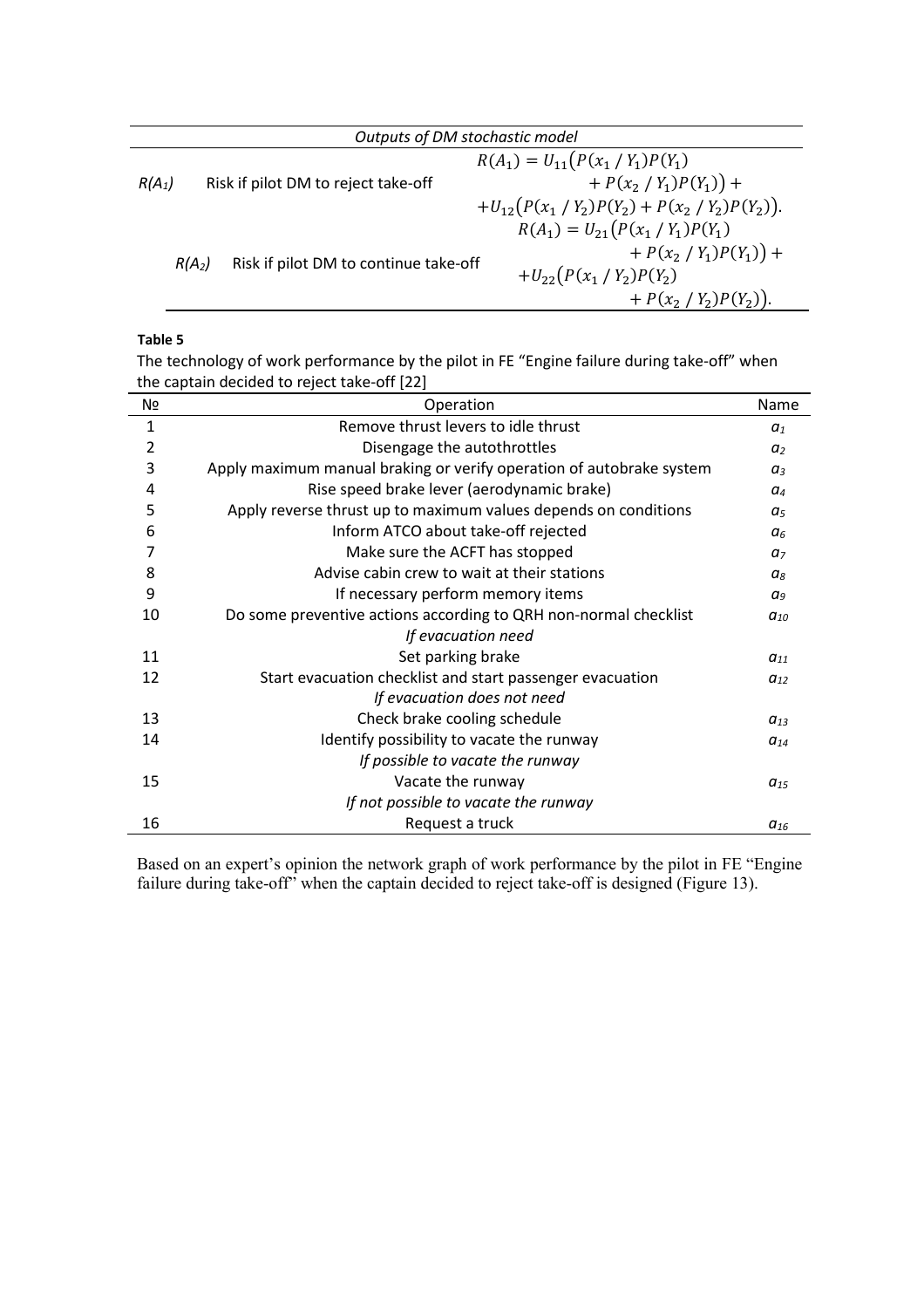![](_page_15_Figure_0.jpeg)

**Figure 13**: Network graph of work performance by the pilot in FE "Engine failure during takeoff" when the captain decided to reject take-off

The critical way is the operations  $a_1-a_{16}$ , located one after the other without time gaps and overlapping. Basis on the critical way, the critical time of work performance by the pilot in FE "Engine failure during take-off" when the captain decided to reject take-off can be determined.

### **9. Results**

12% of ACFT crashes occur during take-off, a significant share of aviation accidents is occupied by engine failure (13%). The most common causes of engine failure are engine fuel system failure and exhaust system failure. Among the consequences are the most often deviation from the standard departure route, deviation from the course, emergency landing "in front of you".

The general technique of DM by operators in FE is included: analysis of FE as a complex situation, construction of the algorithm of the pilot actions in FE, modeling of DM by the pilot in FE, modeling and synchronization of DM for all CDM participants in FE, and evaluation of the effectiveness of the decisions.

Diagrams of causal relationships in the form of P-type and S-type event trees, each of which is a branched, finite and connected graph, which has no loops or cycles, have been developed for the FE "Engine failure during take-off". A flowchart of the algorithm of the pilot actions in case of engine failure during take-off when the captain decided to reject take-off is built according to the QRH B737.

Factors influencing DM by the pilot in the FE "Engine failure during take-off" under uncertainty are the reasons for engine failure; ACFT flight-technical characteristics; ACFT equipment; runway tactic-technical characteristics; condition of the runway surface; meteorological conditions at the aerodrome; category of emergency services; commercial factors.

An example of risk calculation in the case of the lighting of warning panel "Engine failure" during take-off based on the expected value criterion with the help of the Bayesian approach, taking into account a posteriori probabilities, is given.

Based on a posteriori analysis of stochastic and non-stochastic models of DM, clarified technology and the network graph of work performance by the pilot in the case of rejected takeoff due to engine failure are submitted.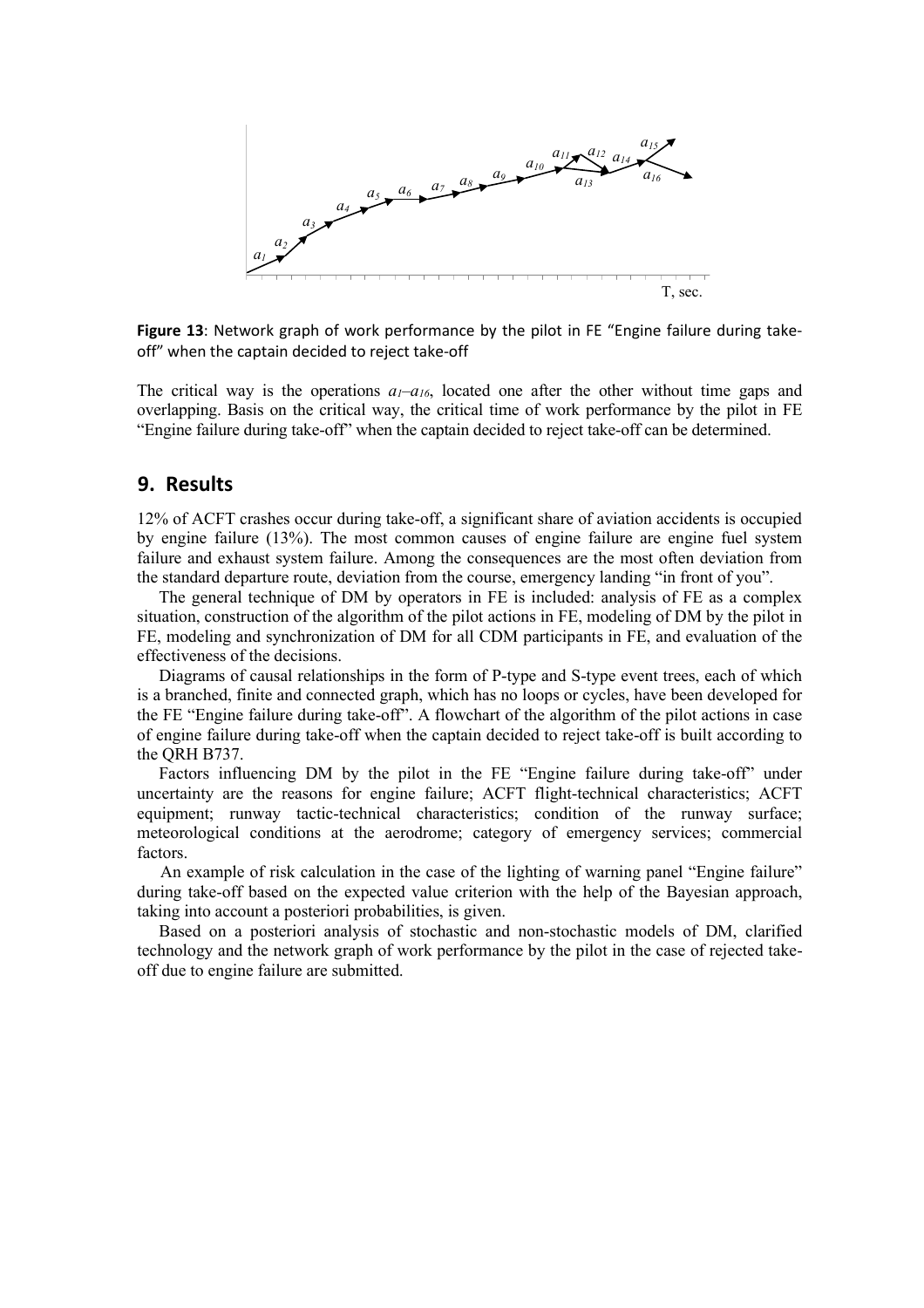### **10. Conclusion**

Timely detection of engine failure at all stages of the flight and prevention of the catastrophic situation due to correct and coordinated collaborative actions of aviation specialists are the relevant tasks. The general technique of DM by operators in FE and diagrams of causal relationships of the pilot actions in the case of engine failure during take-off are presented. The flowchart of the algorithm of the pilot actions in FE "Engine failure during take-off" when the captain decided to reject take-off is developed. The deterministic, stochastic, and non-stochastic models of DM by the pilot in FE "Engine failure during take-off" under certainty, risk, and uncertainty conditions are built. The deterministic models are designed with the help of network planning, stochastic models – based on the expected value criterion with the help of the Bayesian approach as decision tree, non-stochastic models – on the basis of the Wald, Laplace, Hurwitz, Savage criteria with the help of decision matrix.

Step-by-step correction of the decision matrix with the help of computational systems / information technologies is carried out in risk assessment. After determining the minimum risks and maximum safety an integrated simplified model is an aggregated deterministic model with included stochastic models. The integration of stochastic and non-stochastic models of DM to deterministic models based on a posteriori analysis of FE development will serve to correct existing and develop new instructions for pilot actions. The designed deterministic, stochastic, and non-stochastic models can be used both for the informational support and professional training of the air navigation system operators.

The direction of further research is working out models of DM for all CDM participants within the Airport CDM (A-CDM) concept that can unite the interests of partners (airport operators, aircraft operators, ground handling agents, and air traffic services) in joint work, to create the basis for effective DM through more accurate and timely information that provides all partners at the airport a single operational picture of air traffic.

#### **References**

- [1] E.Mori, Fly without fear. We answer the most common questions about airplane crashes, 2021. URL: [https://suspilne.media/7904-letiti-bez-strahu-vidpovidaemo-na-najposirenisi](https://suspilne.media/7904-letiti-bez-strahu-vidpovidaemo-na-najposirenisi-zapitanna-pro-aviakatastrofi/)[zapitanna-pro-aviakatastrofi/](https://suspilne.media/7904-letiti-bez-strahu-vidpovidaemo-na-najposirenisi-zapitanna-pro-aviakatastrofi/)
- [2] [Aviation Safety Network,](https://aviation-safety.net/) 2021. URL:<https://aviation-safety.net/>
- [3] M[.Goldstein,](https://www.forbes.com/sites/michaelgoldstein/) After 900% Increase in 2018, airline fatalities rising again, 2019. URL: [https://www.forbes.com/sites/michaelgoldstein/2019/05/07/after-900-increase-in-2019](https://www.forbes.com/sites/michaelgoldstein/2019/05/07/after-900-increase-in-2019-airline-fatalities-rising-again/?sh=3d1a3c407190) [airline-fatalities-rising-again/?sh=3d1a3c407190](https://www.forbes.com/sites/michaelgoldstein/2019/05/07/after-900-increase-in-2019-airline-fatalities-rising-again/?sh=3d1a3c407190)
- [4] Aviation Risk 2020. Safety and the state of the nation, Allianz Global Corporate & Specialty SE, Munich, Germany, 2019. URL: https://www.allianz.com/content/dam/onemarketing/azcom/Allianz\_com/press/document/Al lianz-Aviation-Risk-2020-Report.pdf
- [5] N.A.Stanton, W.-C.Li, D.Harris, Editorial: Ergonomics and human factors in aviation, Ergonomics, vol. 62, iss. 2, 2019, pp. 131–137. <https://doi.org/10.1080/00140139.2019.1564589>
- [6] J.A.Wise, V.D.Hopkin, D.J.Garland (Eds.), Handbook of aviation human factors, 2nd ed., CRC Press, [Florida,](https://ru.wikipedia.org/wiki/Florida) USA, 2016. [doi:10.1201/b10401](https://doi.org/10.1201/b10401)
- [7] The main causes of aircraft crashes, RIA News, 2021. URL: <http://www.inosmi.ru/infographic/20120703/194443129.html>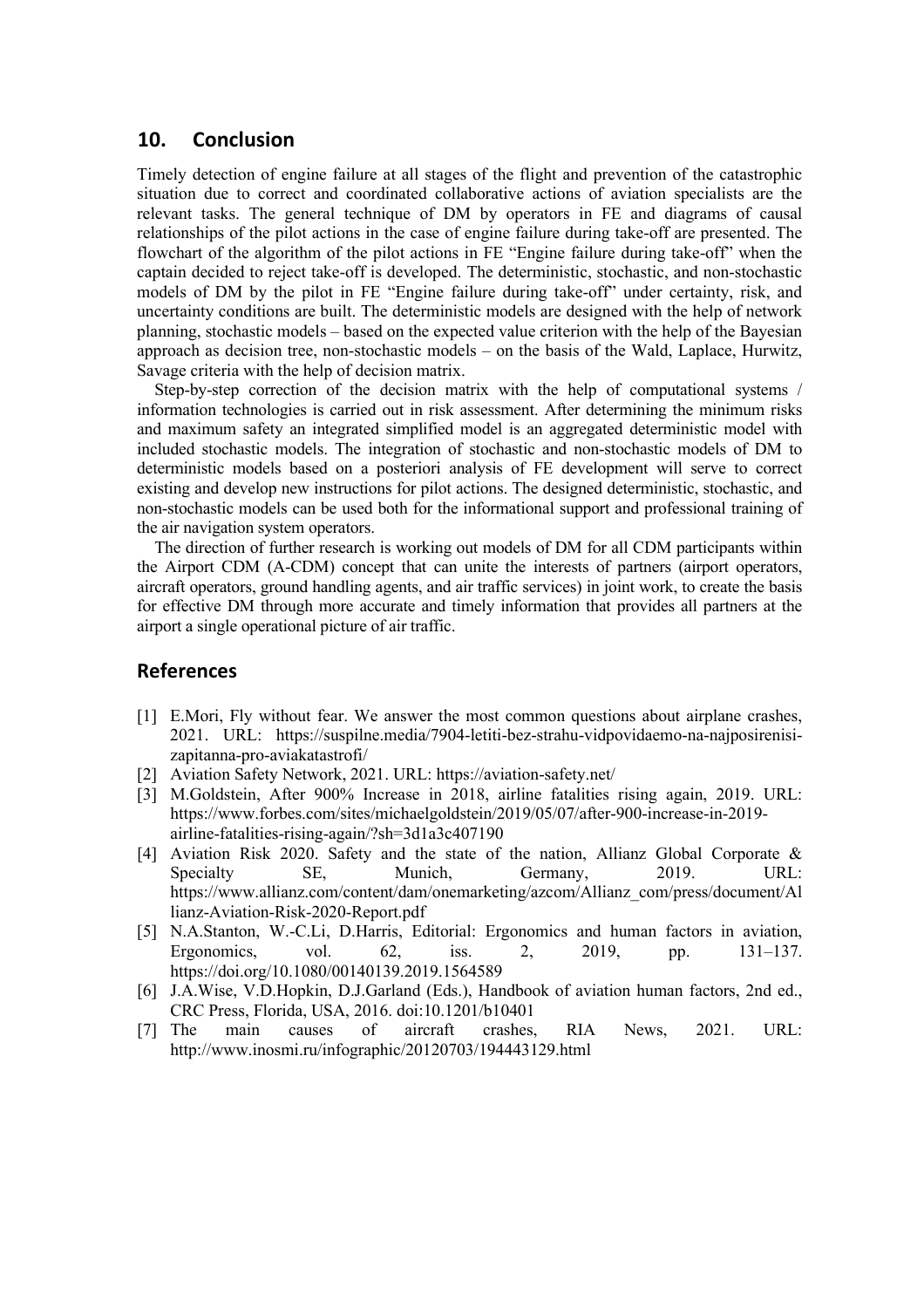- [8] Statistical summary of commercial jet airplane accidents. Worldwide operations 1959-2019, Statistical summary 2019, Boeing, USA, 2020. URL: https://www.boeing.com/resources/boeingdotcom/company/about\_bca/pdf/statsum.pdf
- [9] Statistical summary: Air transportation occurrences in 2017, Transportation Safety Board of Canada, 2021. URL:<https://www.bst-tsb.gc.ca/eng/stats/aviation/2017/ssea-ssao-2017.html>
- [10] Analysis of the state of safety of flights with civil aircraft of Ukraine based on the results of the investigation of aviation accidents and incidents in 2013-2017, National Bureau for the Investigation of Aviation Accidents and Incidents with Civil Aircraft, Kyiv, 2019. URL: https://nbaai.gov.ua/wp-content/uploads/2020/05/analysis\_5y.pdf
- [11] Standards of flight validity of aircraft of the transport category, Aviation Rules, Part 25, Interstate Aviation Committee, Moscow, 2014. URL: https://avia.gov.ua/wpcontent/uploads/2017/02/Aviatsijni-pravila\_25.pdf
- [12] S.V.Sarychev, Methodological fundamentals of technical risk assessment of the flight safety management system in the design, production, and serial exploit of gas turbine engines, Doctor of Technical Sciences thesis, Rybinsk State Aviation Technical University, Rybinsk, Russian, 2017. URL: https://www.rsatu.ru/arch/diss/sarichev\_sv\_diss.pdf
- [13] T.Shmelova, Yu.Sikirda, N.Rizun, A.-B.M.Salem, Yu.Kovalyov (Eds.), Socio-technical decision support in air navigation system: Emerging research and opportunities, IGI Global Publ., Hershey, USA, 2018. doi: 10.4018 / 978-1-5225-3108-1
- [14] V.Kharchenko, T.Shmelova, Y.Sikirda, Decision-making in socio-technical systems: monograph, National Aviation University, Kyiv, 2016. URL: https://dspace.nau.edu.ua/bitstream/NAU/26332/1/%D0%9C%D0%BE%D0%BD%D0%B E%D0%B3%D1%80%D0%B0%D1%84i%D1%8F\_%D0%9F%D0%A0\_%D0%A1%D0% A2%D0%A1\_2016.pdf
- [15] T.Shmelova, Yu.Sikirda, M.Kasatkin, Modeling of the collaborative decision making by remote pilot and air traffic controller in flight emergencies, In: Proceedings of the IEEE 5th International Conference on Actual Problems of Unmanned Aerial Vehicles Developments (APUAVD-2019), Kyiv, 2019, pp. 230–233. URL: https://ieeexplore.ieee.org/document/8943877
- [16] T.Shmelova, Yu.Sikirda, C.Scarponi, A.Chialastri, Deterministic and stochastic models of decision making in Air Navigation Socio-Technical System, In: Proceedings of the 14th International Conference on ICT in Education, Research and Industrial Applications. Integration, Harmonization and Knowledge Transfer (ICTERI 2018), Kyiv, Ukraine, 2018, Vol. II: Workshops, Part III: 4th International Workshop on Theory of Reliability and Markov Modelling for Information Technologies (TheRMIT 2018), CEUR Workshop Proceedings, Vol-2104, pp. 649–656. URL: http://ceur-ws.org/Vol-2104/paper\_221.pdf
- [17] T.Shmelova, Collaborative decision making in emergencies by the integration of deterministic, stochastic, and non-stochastic models, chapter 10 of Information technology applications for crisis response and management (Ed. J. W. Beard), IGI Global Publ., Hershey, USA, 2021, pp. 200-234. doi: 10.4018/978-1-7998-7210-8
- [18] A-CDM Concept of Operations, Australia, Airservices Australia, 2014. URL: https://www.airservicesaustralia.com/noc/cdm/docs/CDM\_Concept\_of\_Operations\_Airport  $v1.5.pdf$
- [19] [Airport CDM Implementation: Manual,](https://www.eurocontrol.int/sites/default/files/publication/files/airport-cdm-manual-2017.PDF) EUROCONTROL, [Brussels,](https://en.wikipedia.org/wiki/Brussels) [Belgium,](https://en.wikipedia.org/wiki/Belgium) 2017. URL: https://www.eurocontrol.int/sites/default/files/publication/files/airport-cdm-manual-2017.PDF